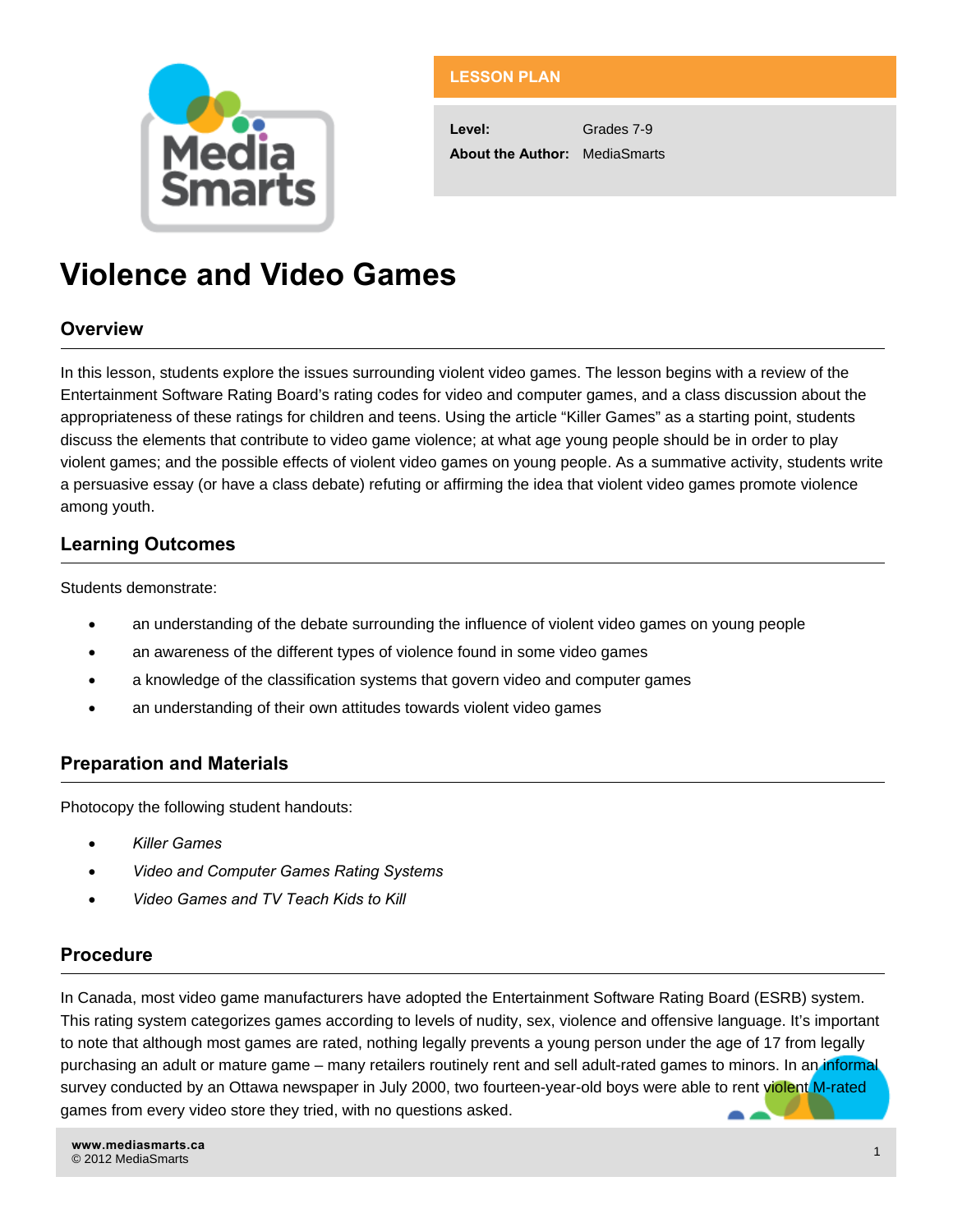- Have students read the ESRB ratings on the Video and Computer Games Rating Systems handout.
- Review the criteria of each rating.
- Do students agree or disagree with the rating criteria?
- What changes would they make?
- Have any students played mature or adult games?
- Did they consider themselves mature enough to play these games? Under what conditions (of age, maturity, or circumstances) would they consider it inappropriate for someone to play this game?
- Distribute the article Killer Games to students, and give them time to read through it.
- This article was written in 1994. What video games would be on this list today?
- In this article, what criteria have been considered to determine whether or not a game is violent?
- How do these criteria compare to the ESRB ratings?
- Ask students whether, based on the information they've been given, they agree with the author's conclusions regarding each game. Why or why not?
- The author and many child development experts stress the importance of the concept of "realistic violence" as a measure of whether a video game is suitable for young people.
	- How important is realism in the games you play?
	- Put yourself in the place of a child development expert. What might be some of your concerns about kids playing these games?
	- What effect might realistic violent games have on young children?
- In addition to the ratings, there is the additional problem of kids under 17 obtaining mature and adult games. How would you solve this problem?

#### **Activity**

- Distribute the article *Video Games and TV Teach Kids to Kill* to students.
- Have students respond to the article by writing a persuasive research essay (about five paragraphs long) in which they agree or disagree with the author's claims.
- OR Have students organize a class debate on the topic: "Violent video games negatively affect children and teens."

#### **Evaluation**

Persuasive essay, or class debate.

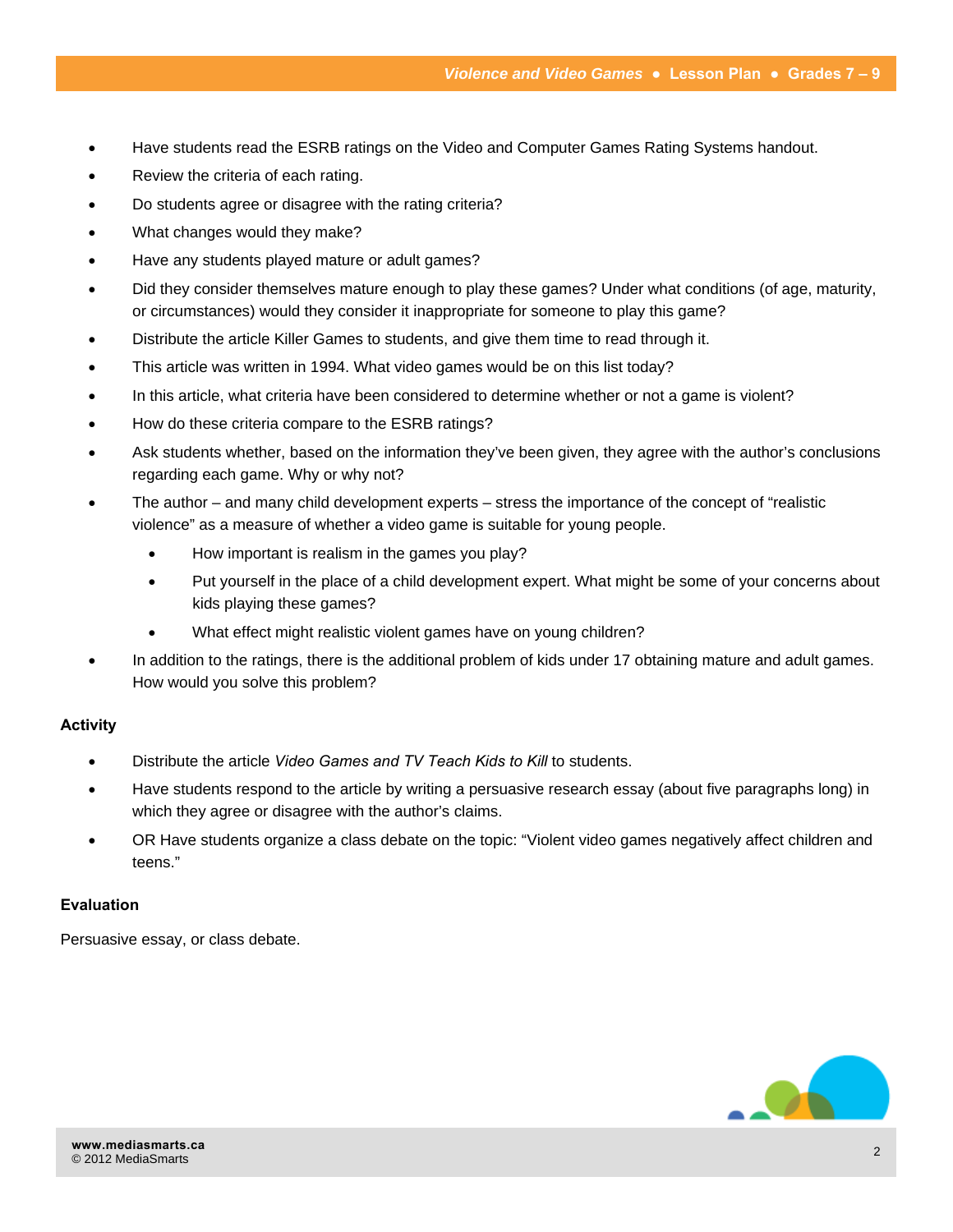# **Killer Games**

By Chris Nashawaty *Kids Extra: Entertainment Weekly,* March 11, 1994 *Reprinted with permission.* 

"Everyone's got an opinion about violent video games"

Kids love them. Critics, from senior members of Congress to newspaper editorialists, see them as Public Enemy No. 1. Some people say they send the wrong message; others think they're more silly than scary. Parents, no doubt, have been left thoroughly confused by the controversy. So *Kids Extra* decided to evaluate the 10 video games that have been singled out as the most violent. Here, we settle the debate.

- 1. **Night Trap** *(Sega CD)* 
	- **Violent Content:** Ninja-like vampires stalk scantily clad coeds. Victims get drilled through the neck with a power tool.
	- **Is the Violence Realistic?** This full-motion video game is more lifelike than traditional animated fare; it plays like a movie and features human actors (including Dana Plato from *Different Strokes*).
	- **Is It as Bad as It Sounds?** This is intended to be a campy B-movie in video-game form, but frightened kids won't get the joke. Sega, which appropriately rated it -17 (not for players under 17) for its graphic violence and mature story line, announced in January that it would halt production of the game until the violence is scaled down and an industry-wide rating system is in place, but it will not pull games from the shelves.
- 2. **Mortal Kombat** (Super Nintendo Entertainment System and Sega)
	- **Violent Content:** The most infamous title in the hand-to-hand fighting category is bloodless on SNES; the Sega version has an unpublished, but widely known, "secret" blood code that players can punch in. This allows them to rip out their opponent's still-beating heart, decapitate him, or pull out his bloody spinal cord.
	- **Is the Violence Realistic?** Very: both versions use live-action video animation.
	- **Is It as Bad as It Sounds?** If your children don't have the blood code, Mortal Kombat is your basic fighting game. But unless they live under a rock, your kids have the code.
- 3. **Lethal Enforcers** (*Sega CD)* 
	- **Violent Content** Although the game has little blood, it *is* violent and comes with a large pistol called the Justifier that players fire at the screen.
	- **Is the Violence Realistic?** Yes; the game uses photo-realist images of actors pointing guns.
	- **Is It as Bad as It Sounds?** Definitely. Sega has rated the game a justly deserved -17. Lethal Enforcers puts a gun in kids' hands and teaches them to shoot first and ask questions later.
- 4. **Ground Zero Texas** *(Sega CD)* 
	- **Violent Content:** This shooting game has players blowing away human-looking aliens in a Texas border town.

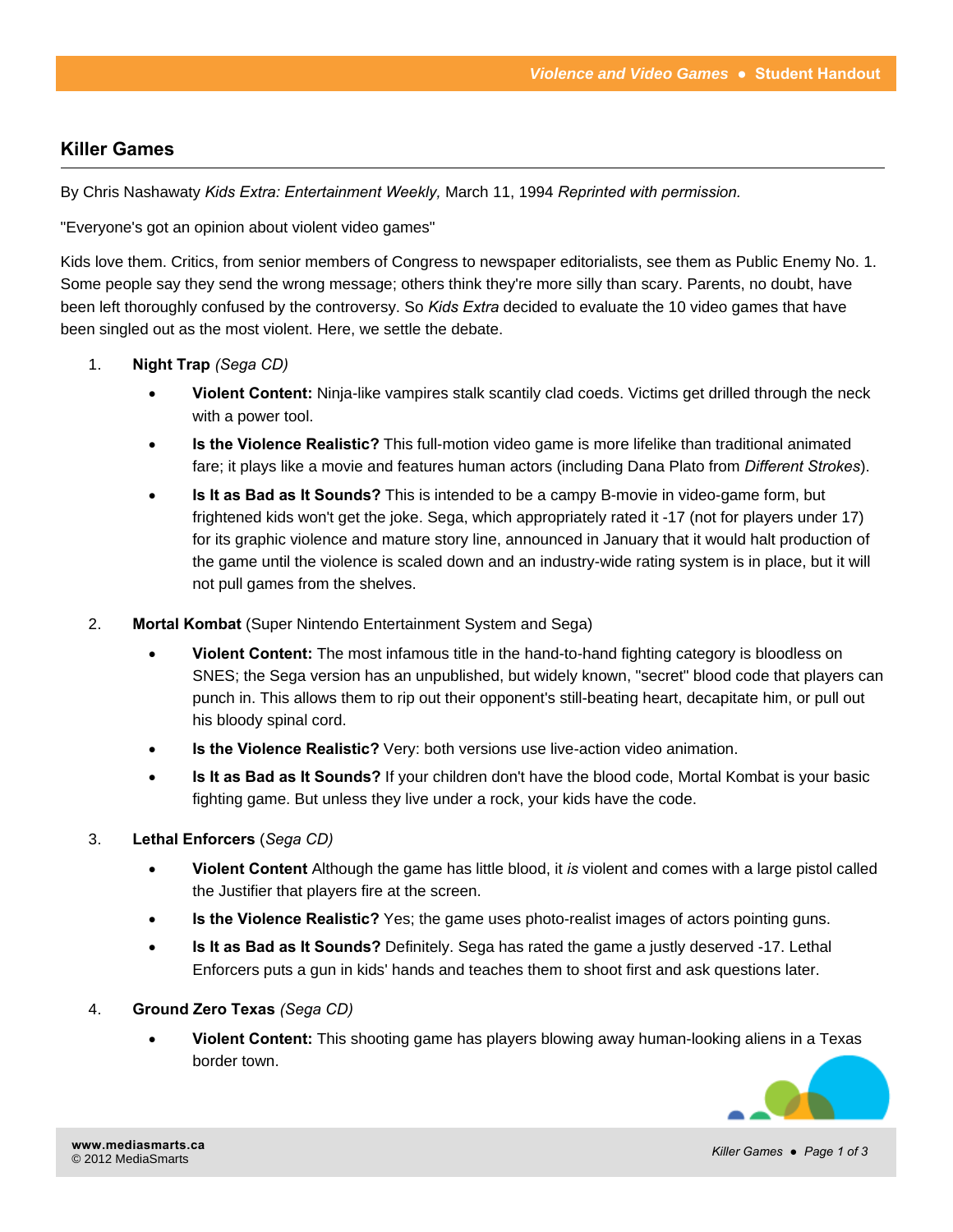- **Is the Violence Realistic?** Full-motion video footage makes this the most true-to-life game on the list.
- **Is It as Bad as It Sounds?** There's no blood, but kids *are* shooting at real people and watching them die.

#### 5. **Splatterhouse-3** *(Sega)*

- **Violent Content:** A hockey-masked man trying to save his family wields knives and cleavers against flesh-eating ghouls; gallons of blood.
- **Is the Violence Realistic?** Typical game animation, with harrowing graphics of the wife fearing for her life.
- **Is It as Bad as It Sounds?** Worse. Although the blood is cartoonish, the slasher story could be troubling for younger kids.

#### 6. **Prize Fighter** *(Sega CD)*

- **Violent Content:** This boxing video game doesn't show blood or actual violence except boxing, of course.
- **Is the Violence Realistic?** The game's selling point (picture-perfect graphics) is the very thing that makes it problematic for children under 13.
- **Is It as Bad as It Sounds?** The best litmus test: Do you let kids watch boxing on TV?

#### 7. **Street Fighter II** (*SNES and Sega)*

- Violent Content: The grand-daddy of hand-to-hand fighting games features flying head-buttings, torching, and electrocutions.
- Is the Violence Realistic? Not especially.
- Is It as Bad as It Sounds? Not really. For kids ages 13 and up, the creativity and challenge of Street Fighter II make it the best of its class.

#### 8. **Terminator 2: The Arcade Game** *(Sega)*

- Violent Content: A very standard shooting-game tie-in to a very violent film. The problem here is the Menacer – a shoulder-mounted gun used in place of a joypad.
- Is the Violence Realistic? No; graphics are run-of-the-mill.
- Is It as Bad as It Sounds? Worse. Learning how to fire the Menacer isn't a skill a child needs to develop. It is possible, though, to pay T2 with the joypad instead of the gun.

#### 9. **Mutant League Football** *(Sega)*

- Violent Content: The field is dotted with land mines, players get to kill the referee after a bad call, and deaths are listed as a halftime statistic.
- Is the Violence Realistic? Average animation, with a cartoonishly high body count.
- Is It as Bad as It Sounds? Older kids may find it a funny twist on the basic sports game, but it may be too much for the younger children.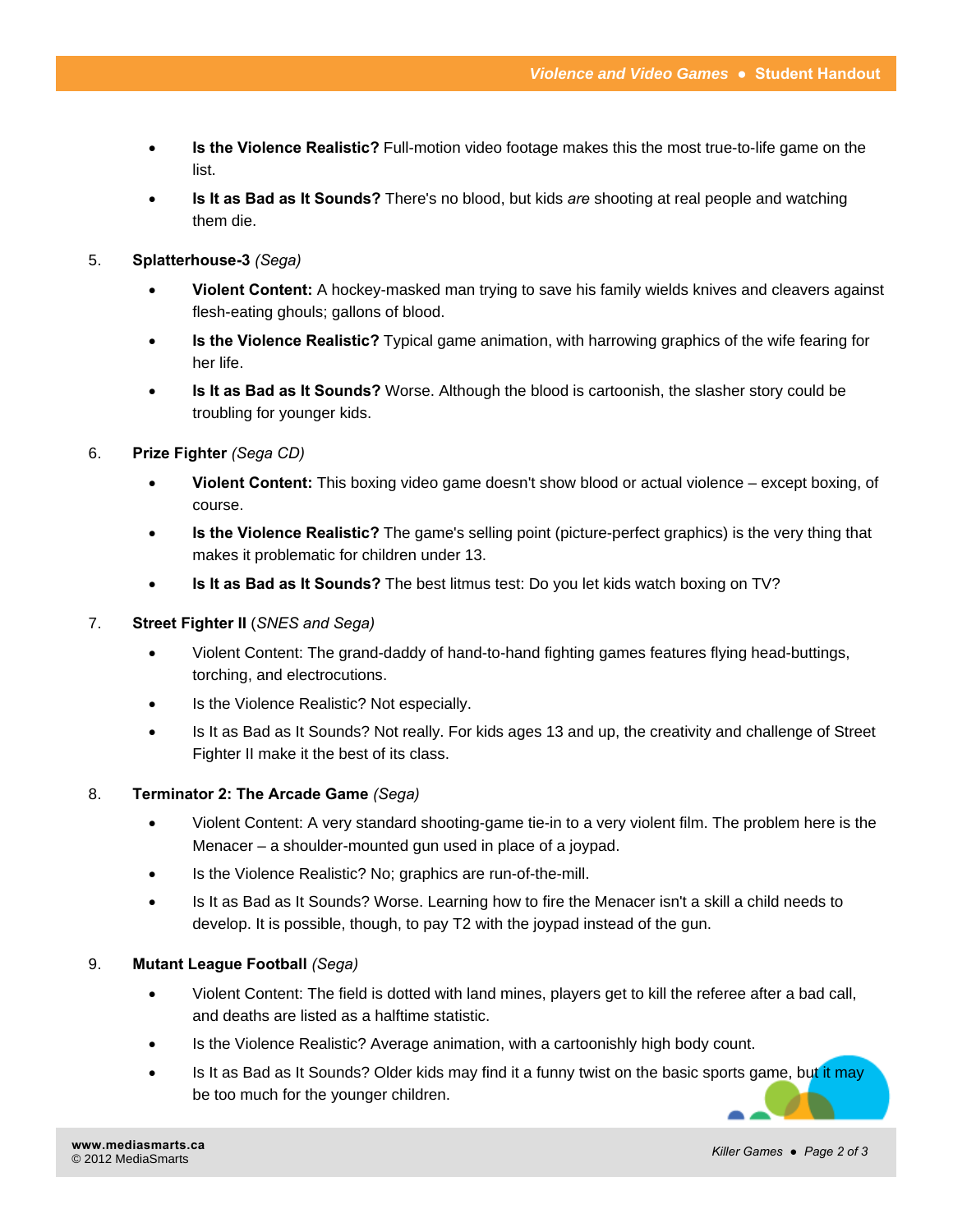#### 10. **Clayfighter** *(SNES)*

- Violent Content: Not much in this toned-down fighting game.
- Is the Violence Realistic? Nah the warriors are wacky digitized characters (Bad Mr. Frosty, Blue Suede Goo).
- Is It as Bad as It Sounds? Far from it. Although still a brawling game, this clever newcomer is a more suitable alternative for parents who don't want to expose their kids to too much violence.

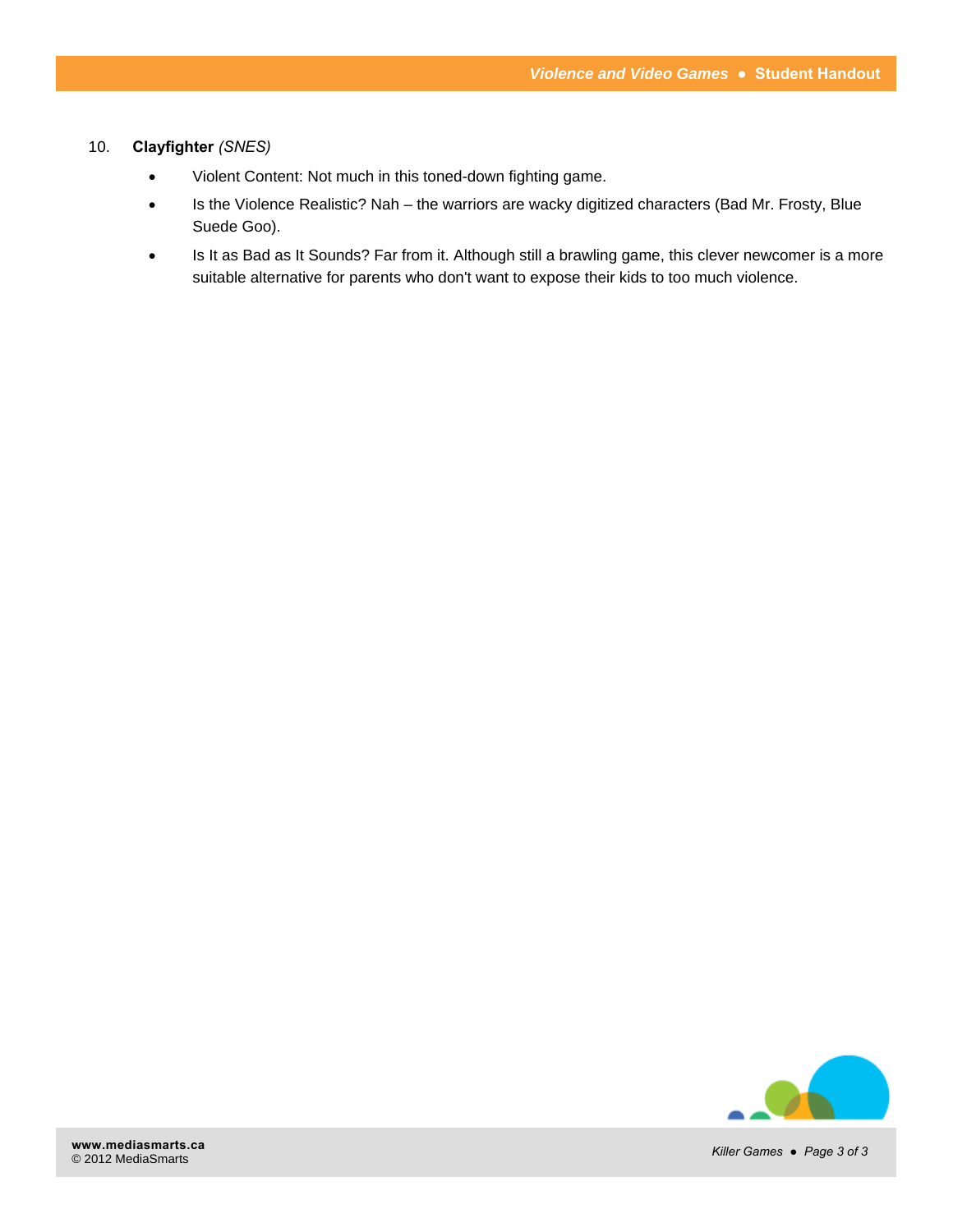# **Video and Computer Game Rating Systems**

Most of the major video games and computer software manufacturers have adopted the Entertainment Software Rating Board (ESRB) system. This rating system was implemented in September 1994, and most games released since then have the ESRB rating on the product package. Games are classified into five age-based categories that are based on the levels of sex, nudity, violence and offensive language.

The Canadian Interactive Digital Software Association (CIDSA) administers the ESRB ratings in Canada. Manufacturers submit their games to rating reviewers for classification. Members of the CIDSA are encouraged though not required, to submit all new products before they appear in Canadian stores.



## **Early Childhood**

Content suitable for children ages 3 and over. Contains no violence. Child requires reading skills, fine motor skills and a high level of thinking skills.



## **Everyone**

Content suitable for persons ages six and older. They may contain minimal violence, some comic mischief (for example, slapstick comedy), or some crude language.



## **Teens**

Content suitable for persons 13 and older. Contains all the above, plus more animated or realistic violence. May have strong language and/or suggestive themes



## **Mature**

Content suitable for persons ages 17 and older. These products may include more intense violence or language than products in the Teen category. In addition, these titles may also include mature sexual themes.



## **Adult Only**

Content suitable only for adults. These products may include graphic depictions of sex and/or violence. Adults Only products are not intended to be sold or rented to persons under the age of 18.



#### **Rating Pending**

Product has been submitted to the ESRB and is awaiting final rating.

For more information see:

- Entertainment Software Rating Board (ESRB) [www.esrb.org](http://www.esrb.org)
- The Entertainment Software Association of Canada<http://www.theesa.ca>